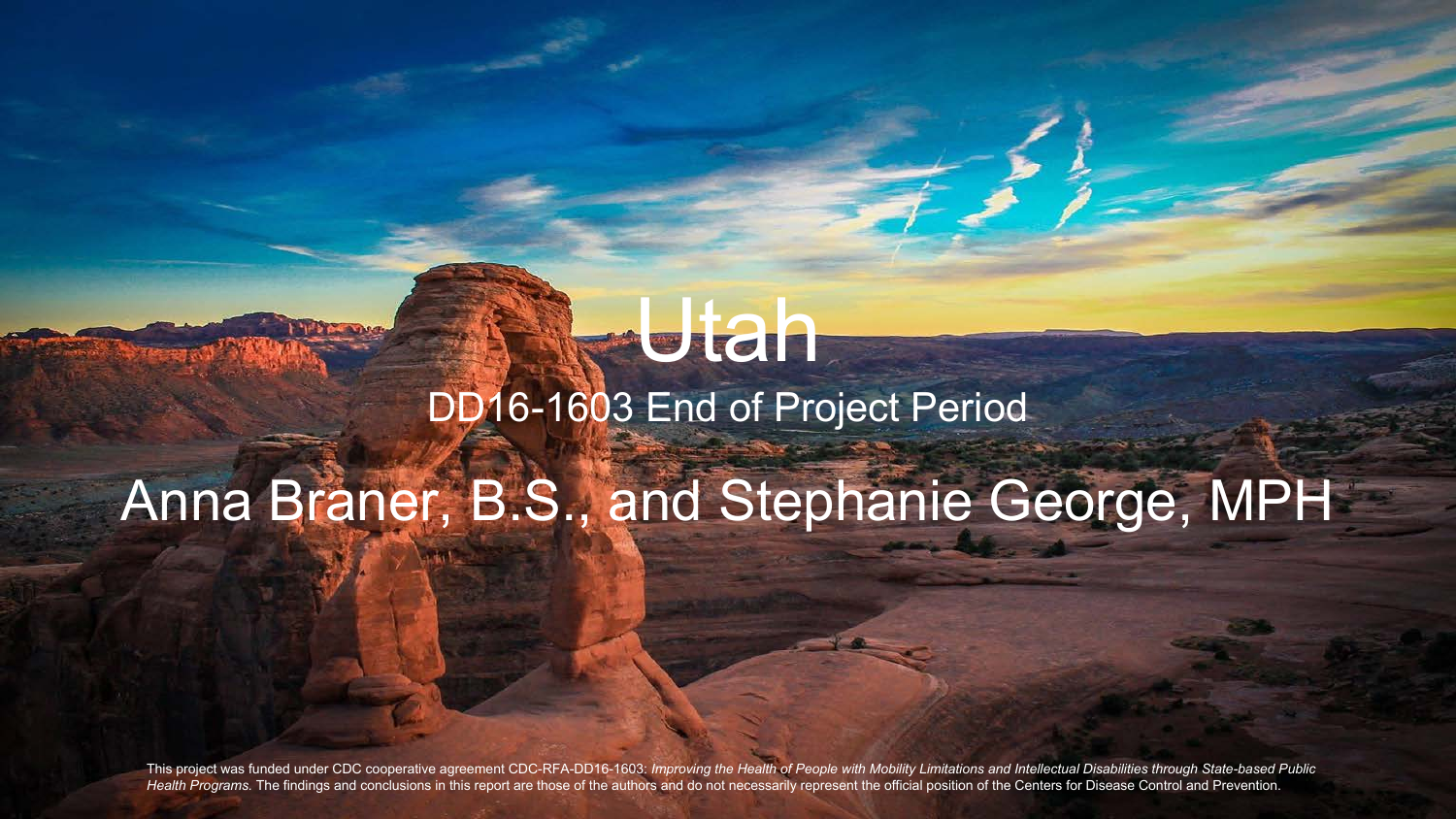

# **Partnerships**

s

Utah Disabilities Advisory Committee (UDAC)

- 40+ partner organizations and individuals with disabilities
- Four workgroups: Membership, Capacity and Infrastructure, Communication and Education and Awareness

Programs and Divisions within the Utah Department of Health

● Bureau of Health Promotion (BHP), Office of Health Disparities, Office of Health Care Statistics, Medicaid, others **UTAH** 

**Disabilities Advisory** Committee

Working together to enhance inclusion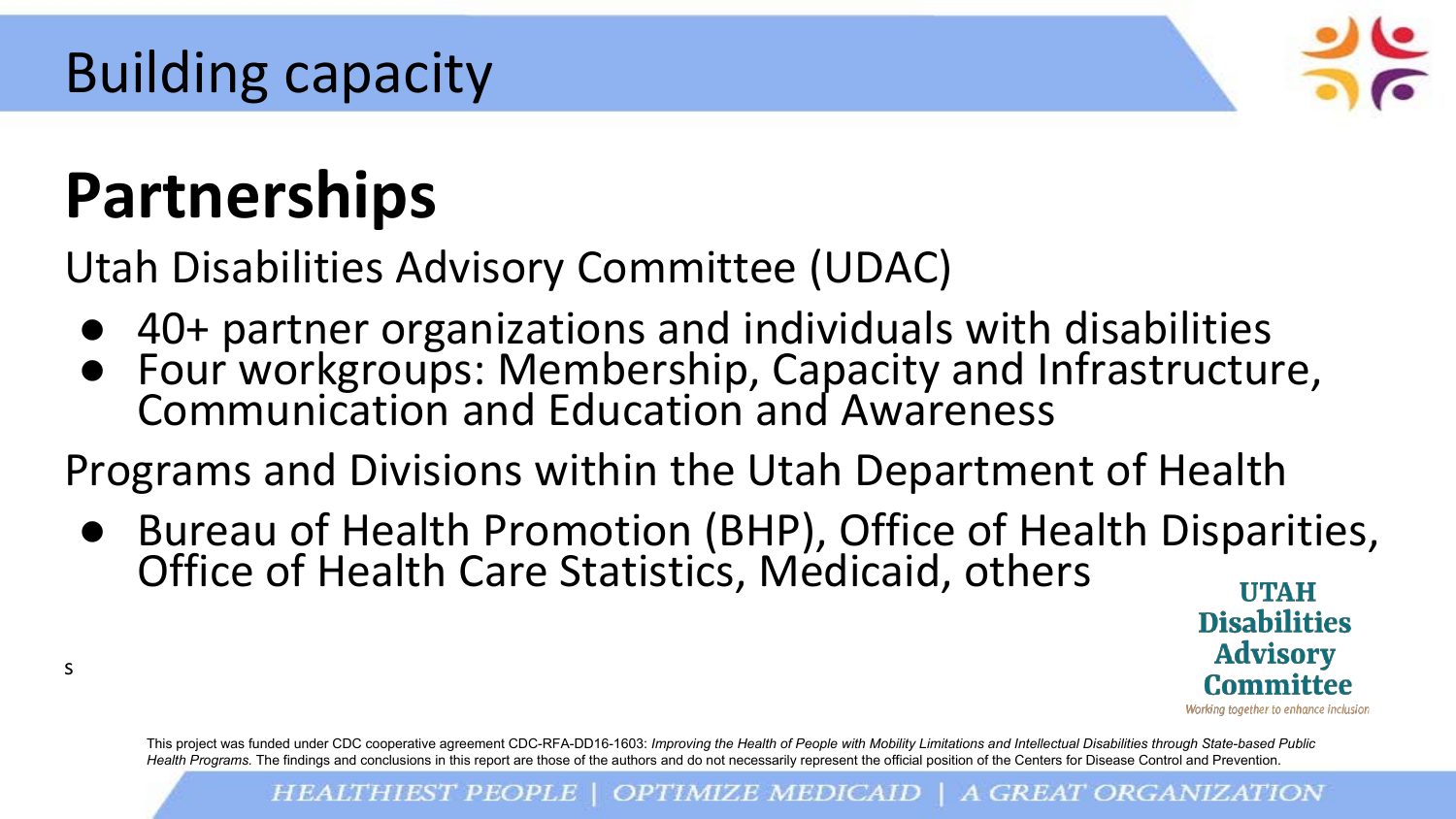### Building capacity



#### **Training/instruction**

In partnership with UDAC, conducted Community Health Inclusion Index (CHII) Organizational Assessments to identify gaps in disability inclusion in programs and services

Disability 101 Training

- State of Utah employees-primary target audience (20,000+ employees)
- Collaboration with the UDAC and the Utah Developmental Disabilities Council to develop content for training
- 98 Utah Department of Health, Bureau of Health Promotion employees trained
- 1 Policy passed

NCHPAD Inclusive Workshops

- 32 lifestyle coaches trained
- 2 master trainers trained
- 3 dietitians trained

s

- 3 registered nurses trained
- 50+ participants in leadership positions within the Department of Health, and from partner organizations trained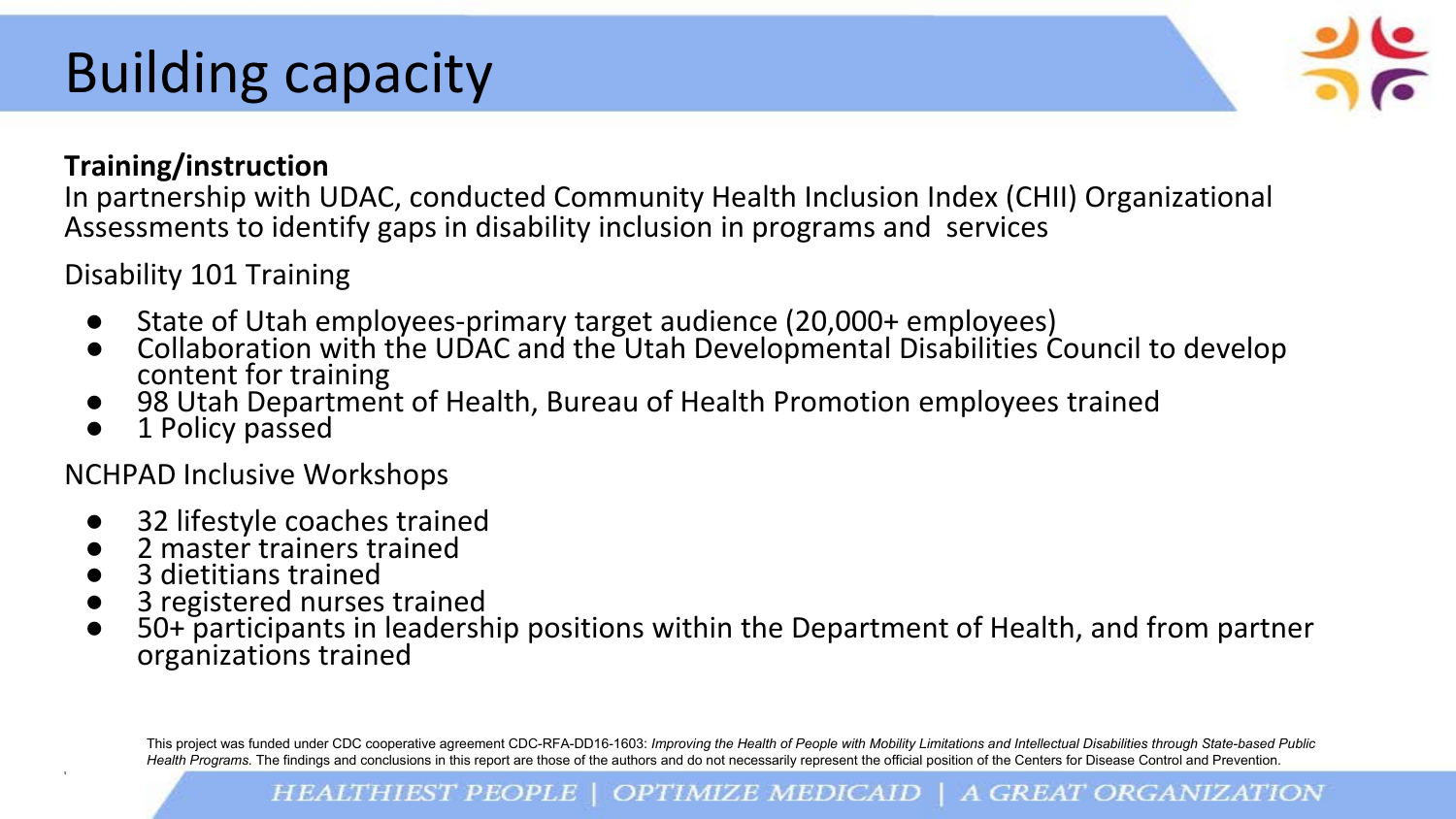#### Data - Increased access to and use of BRFSS disability data

- 
- Eliminated barriers of access to data for public health professionals and increased use of the data by public health professionals
- The purpose was to sustainably increase health promotion programs' awareness of needs among people with disabilities and in turn allow the programs to use the data within grant applications and work plans to ensure people with disabilities would be included within their efforts and interventions.
- Two Parts:
	- Make the BRFSS disability data queryable via Utah's online system ([IBIS-PH](https://ibis.health.utah.gov/ibisph-view/)).
	- BHP epidemiologists create an indicator report of their topic areas by disability status to be included in the annual legislative Public Health Outcome Measures Report.
- 8 indicators now include a view by disability status (Tobacco use, Arthritis, Asthma, Obesity, Diabetes, Hypertension, High blood cholesterol, and an entire indicator dedicated to disability prevalence).
- Disability and Health Report has been shared extensively (includes info about GRAIDs (Guidelines, Recommendations, Adaptations, Including Disability)
- Lessons learned or reflections
	- Data is the "why" for this work and therefore is foundational to sparking action among health promotion colleagues and other partners.
	- Subtle changes in infrastructure or systems can make a profound difference on impact and sustainability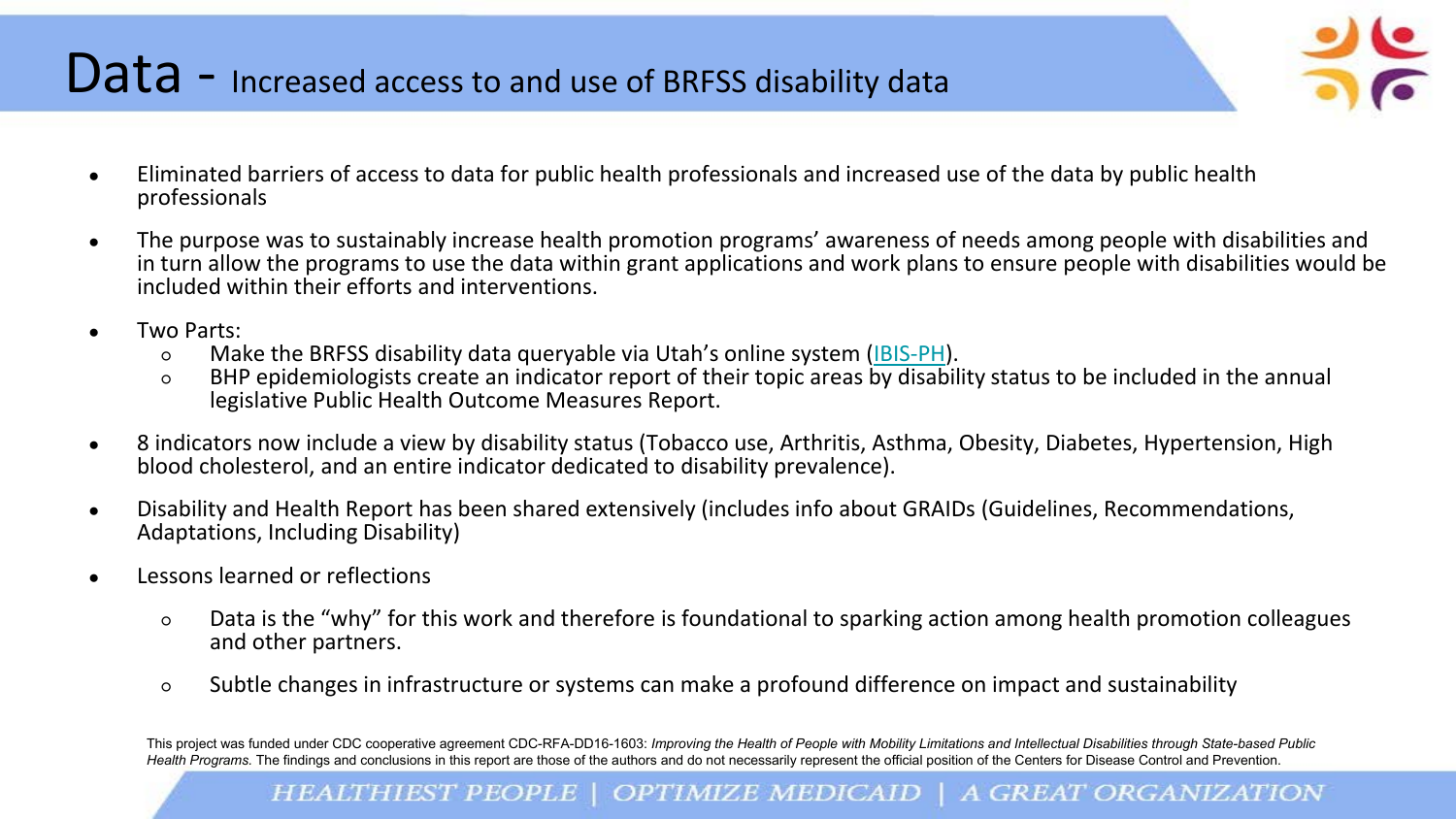#### PPSE- Teaching Obesity Prevention (TOP Star) in Adult Day Programs



- Literature basis: Evaluations of the initial TOP Star Program and the strength of PSE changes as opposed to 1-time interventions
- Purpose of the intervention: PSE changes within day program settings to better support adults with disabilities
- Process:
	- Admin survey understand environment and policies in day programs for adults with disabilities
	- Focus Groups understand typical practices around food and physical activity in day programs, hear from those with disabilities, and determine need
	- Updated TOP Star Modules for Day Programs
	- 2 Pilot Sites selected (beginning of 2019)
- Measurable outcomes: 2 sites completed the pilot of TOP Star, 34 staff trained, and policies enacted around nutrition, physical activity, and TOP Star training.
- Lessons learned or reflections:
	- It takes a lot of work to modify an existing program, but it's worth it!
	- The finalized TOP Star program for disability settings is now fully integrated within a learning management system
	- Next steps is to scale out it's dissemination by using the University of Utah dietetics program.